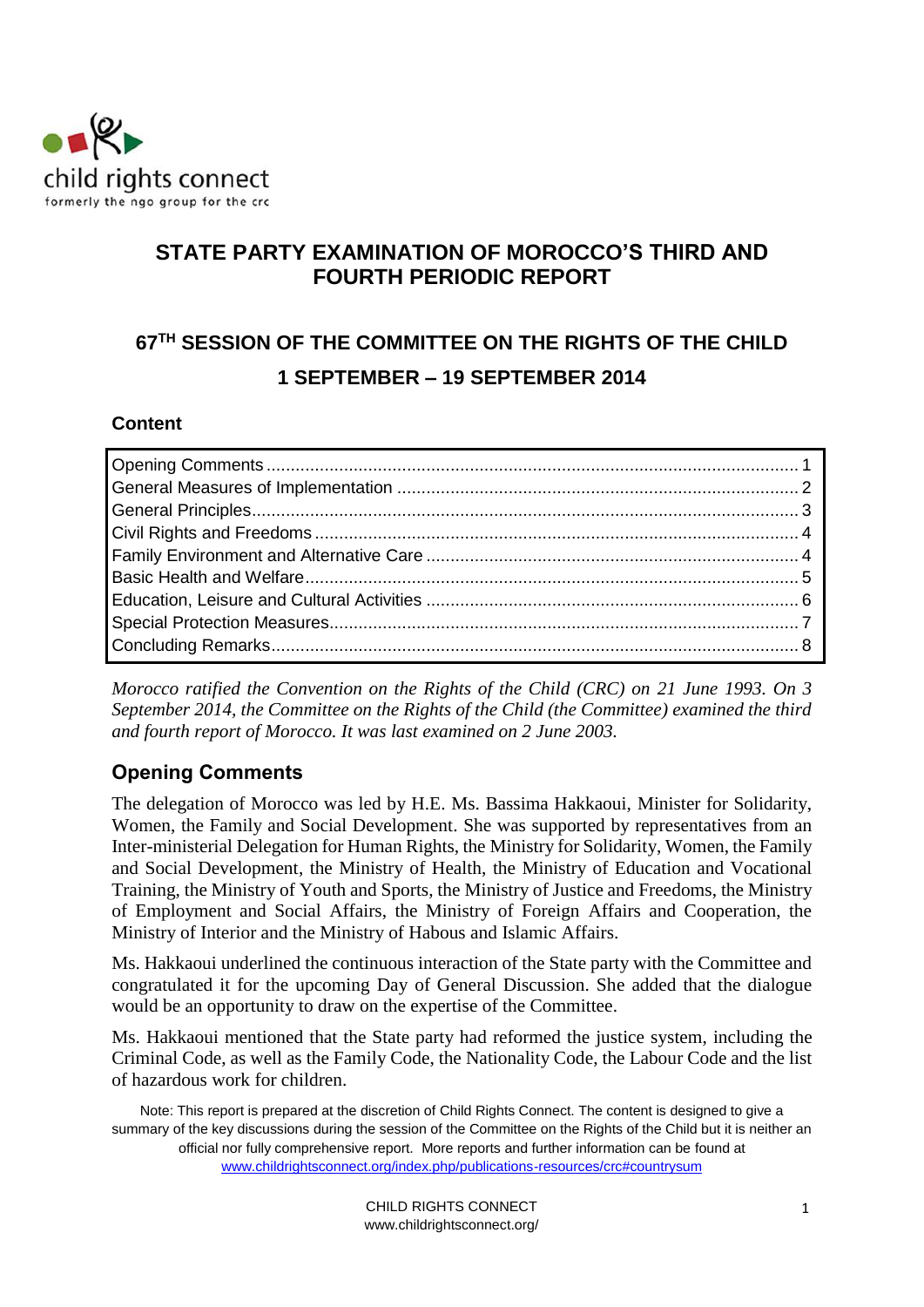She also emphasised the importance of the new Constitution of 2011 which had upgraded children's rights to constitutional rights. Ms. Hakkaoui further highlighted the new policy on migration adopted by the State party in 2013.

Mr. Hatem Kotrane, Ms. Amal Aldoseri, Ms. Maria Herczog and Ms. Sara Oviedo, the members of the Task force, welcomed the delegation and the number of reforms in particular as far as mechanisms and laws were concerned since the last review.

### <span id="page-1-0"></span>**General Measures of Implementation**

#### *Legislation*

The Committee noted that the State party had ratified the 9 international conventions but had not ratified the Protocols on a communications procedure for the Convention on the Elimination of All Forms of Discrimination against Women, the Covenant on Economic, Social and Cultural Rights and the Convention against Torture and Other Cruel, Inhuman or Degrading Treatment or Punishment (CAT). It asked what measures were being taken to ratify the Optional Protocols. The delegation responded that the State party had ratified the Optional Protocol to the Convention on the Rights of Persons with Disabilities (CRPD) as well as the Optional Protocol to the CAT, and had recognised the competency of individual complaints for the Convention on the Elimination of All Forms of Racial Discrimination, the CAT and the CRPD. It added that the State party was looking at ratifying the first Optional Protocol to the International Covenant on Civil and Political Rights and the Optional Protocol to the Convention for the Elimination of All Forms of Discrimination against Women.

The Committee enquired about the reservation made to Article 14 of the CRC and asked if it would be withdrawn. The delegation emphasised that the interpretative declaration to Article 14 protected all beliefs in the State party and reiterated that Islam is the State religion. It further said that children were not victim of faith based discrimination.

#### *Coordination and monitoring*

The Committee noted that there were three bodies in charge of coordination, the Ministry for Solidarity, Women, the Family and Social Development, the Ministerial Commission on Children and the National Observatory on the Rights of the Child. It asked if these bodies were complementary and if resources had been set aside to ensure coordination. The delegation explained that the Ministry for Solidarity, Women, the Family and Social Development was the coordinating body and also held the role of secretariat for the Ministerial Commission on Children.

The Committee enquired about the National Plan of Action for Children 2006–2015 and on the results of the reviews of 2007 and 2011. The delegation said that the reviews had pointed out that progress was ongoing for education and that the protection policy needed to be structured.

The Committee took note of the current legislative reform to provide a monitoring mechanism and asked at what stage was this process. The delegation explained that it was currently being considered to strengthen the National Human Rights Council (NHRC) in accordance with the Principles relating to the Status of National Institutions in order for it to be able to receive and process complaints. It added that the NHRC had branches in various localities and that there was a special helpline. The delegation further said that the aim was to have a focal point in every region with the capacity to deal with complaints within 3 months.

#### *Corruption*

The Committee spoke of the studies on corruption that had been undertaken and asked if the results had been publicised. The delegation responded that the studies had a constitutional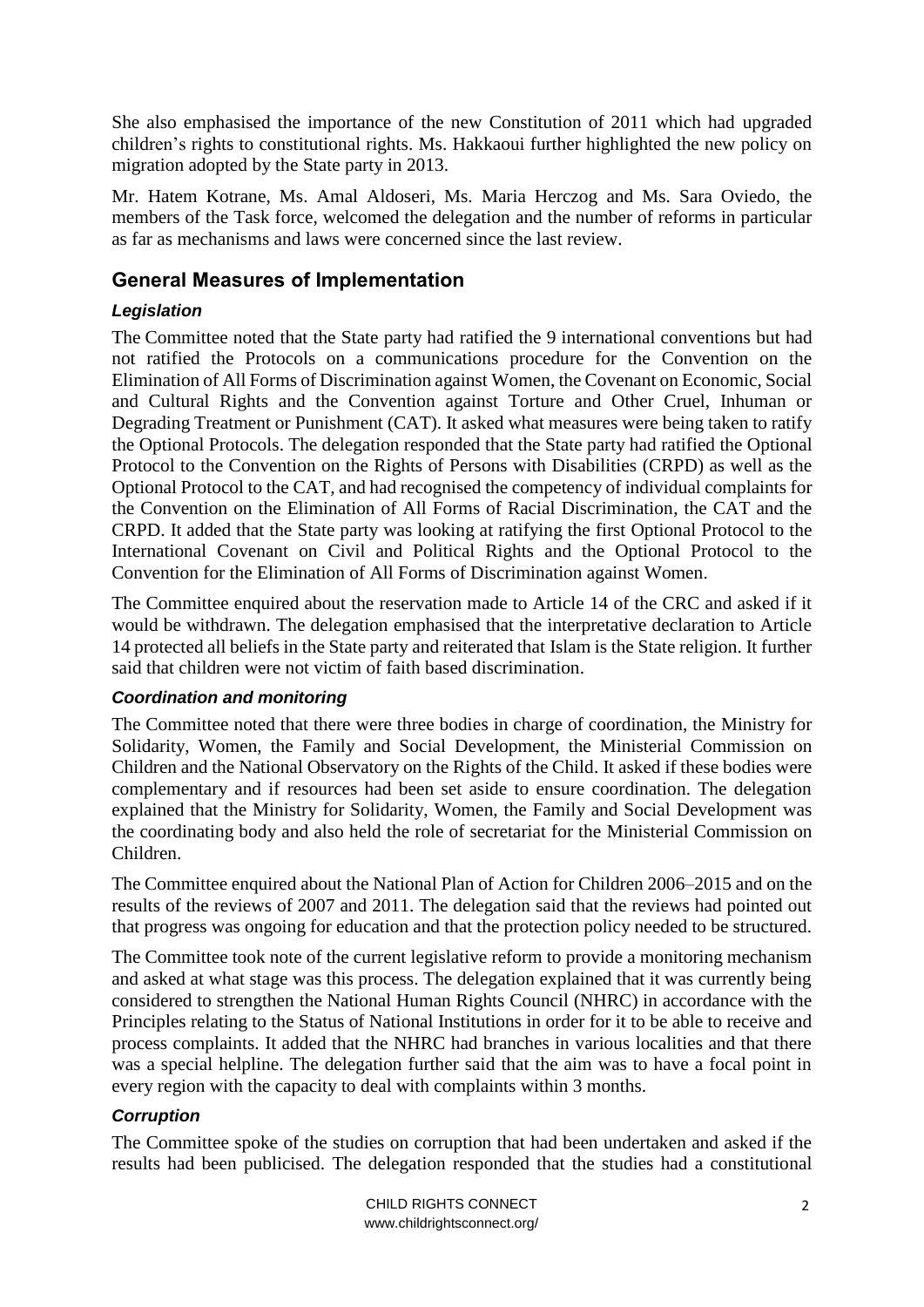status and had focused only on the health and transport sectors. It added that more studies would be launched and said that 60 measures in the healthcare sector had been proposed in response to the findings of the study. There would also be awareness raising campaigns.

#### *Dissemination and training*

The Committee enquired about the dissemination of the CRC and trainings given to professionals. It noted that only 1,500 copies of the CRC in Arab and French had been distributed. The delegation explained that the Children's Parliament raised awareness on human rights. It further said that the National Observatory on the Rights of the Child aimed to distribute the CRC in Amazigh. The delegation added that educational guides on the CRC had been disseminated.

#### *Data collection*

The Committee asked if there was a system to coordinate various sources of information. The delegation answered that the State party was working with the Office of the High Commissioner for Human Rights to have better indicators. It added that work was being done to develop indicators on the implementation of international conventions. The delegation acknowledged that data collection was not systematised.

#### *Cooperation with civil society*

The Committee underlined that funding had not been made available to civil society organisations. The delegation highlighted that civil society organisations were an important partner and that there was a specific budgets for them. It gave as an example the Ministry for Solidarity, Women, the Family and Social Development which earmarked 60 per cent of its budget for civil society. The delegation also pointed out that the relationship with civil society was not about funding but about a true partnership.

#### *Budget*

The Committee noted the discrepancies in wealth distribution and enquired about the spending on children, in particular on those who are the most vulnerable. The delegation acknowledged the social gaps and pointed out that the King had spoken about the necessity of bridging them. It further added that a current reform would enable to identify indicators to ensure a resultbased budget.

### <span id="page-2-0"></span>**General Principles**

#### *Non – discrimination*

The Committee noted that children born out of wedlock were victims of discrimination and that they risked stigmatisation due to the presence of this information on their identity cards. It also underlined the disparities between rural and urban settings as well as discrimination based on gender. The delegation acknowledged that the birth status was present on identity cards and that this predicament was not discussed openly. It declared that it would communicate the Committee's recommendation to remove such a mention to the government. The delegation explained that the Family Code had brought a great deal of benefits and that there had been developments in the patriarchal system. It underlined that there were no more gender inequalities in relation to inheritance and that granddaughters could now inherit. The delegation also mentioned that there had been progress achieved for the economic and social autonomy of women with, for example, banks being encouraged to provide credit to women entrepreneurs.

#### *Best interests of the child*

The Committee noted that the Family Code recognised the best interest of the child and it asked if the principle had been implemented in all programmes and laws. It also welcomed the fact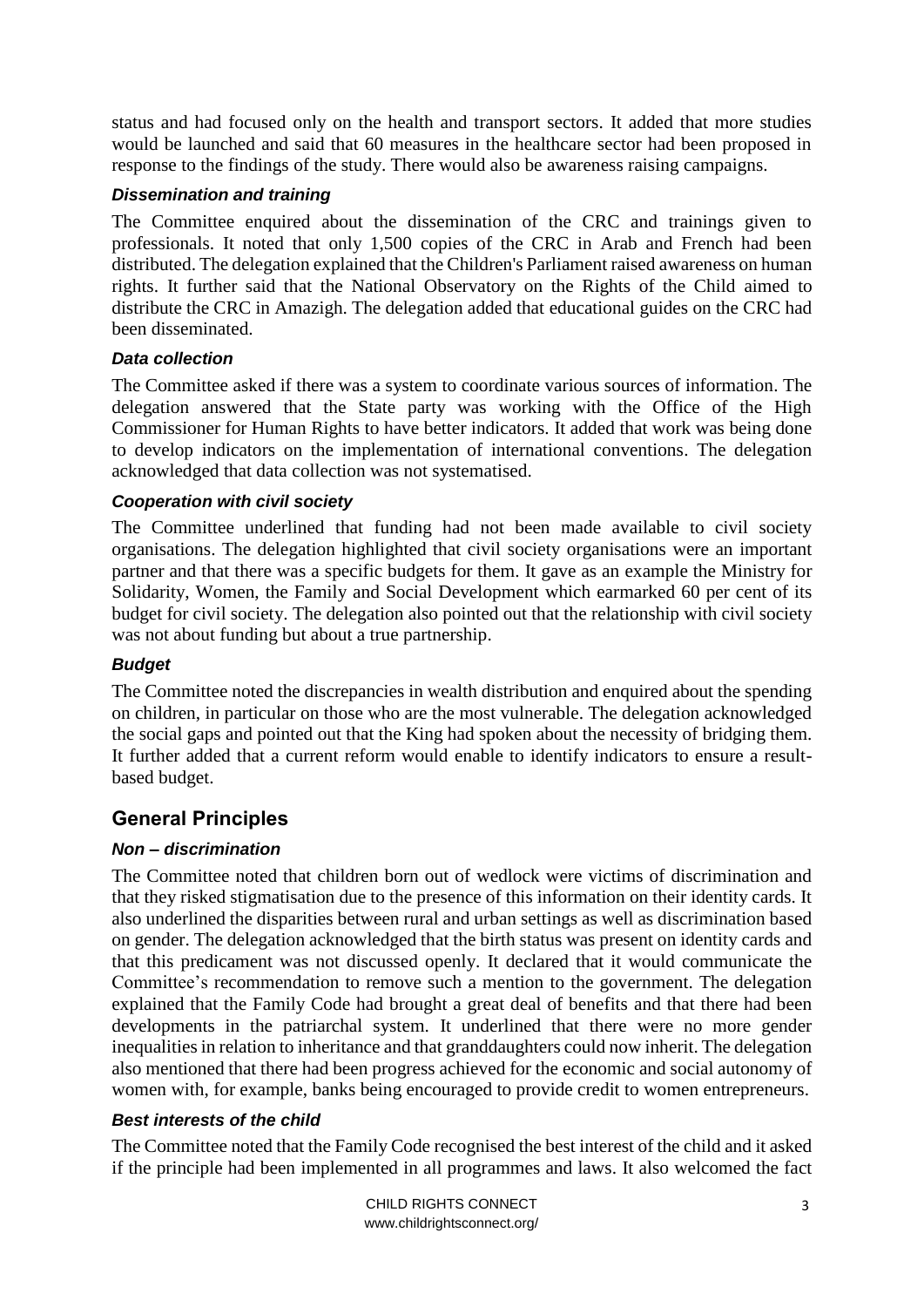that decisions on legal responsibility were based on the best interest of the child. The delegation responded that the government was putting efforts to reform the legal regime.

#### *Respect for the views of the child*

The Committee asked about the difference between the children's parliament and the children's community councils. It also enquired about the participation of the most vulnerable children and those living in remote areas. The delegation responded that the elections for the children's Parliament followed the same procedure as the National Assembly and that there were representatives from all localities. It reassured that the voices of children were being heard and gave the example of the situation of domestic workers being often referred to in the children's parliament.

## <span id="page-3-0"></span>**Civil Rights and Freedoms**

#### *Corporal punishment*

The Committee asked about the measures to ban corporal punishment. The delegation said that corporal punishment was prohibited in schools and that, in 2007, 27 teachers were indicted. In 2011, 112 parents had also been indicted for inflicting corporal punishment. 72 units with the mandate to receive complaints and initiate legal proceedings existed in the country. It added that, with the collaboration of UNICEF, a definition of corporal punishment as well as a guide had been produced. Awareness raising campaigns were also conducted with the involvement of civil society.

#### *Child abuse*

The Committee welcomed the abrogation of Article 475 of the Criminal Code and asked what had been undertaken to support victims of abuse. The delegation explained that for any sexual relationship out of wedlock, the girl was considered to be a victim, even if there was consent. It added that the first paragraph of Article 475 could still be applied and the perpetrator could be imprisoned for up to 5 years. The delegation also mentioned that 6 awareness raising meetings on violence in schools had been realised. It said that new protection mechanisms had been set up, such as helplines, special court units and special units in all first line services. Child protection units had also been created, with 8 being established in 2014. The government's goal was to have a unit in every province by 2016.

#### *Birth registration*

The Committee noted that 14 per cent of children were not registered at birth. It asked what measures had been taken to register children in remote areas and to raise awareness about the transmission of nationality. The delegation answered that the government was making efforts and emphasised that all children should be registered regardless of their status.

## <span id="page-3-1"></span>**Family Environment and Alternative Care**

#### *Family support*

The Committee noted that there were many cases of abandonment at birth and asked if there were family support programmes to prevent abuse and neglect. It further highlighted the link between a failing family support programme and the continued increase of institutionalised children. The delegation did not respond to this point.

The Committee took note of the fact that children of incarcerated mothers could remain with them until the age of 3. It asked if measures were taken to prevent the detention of mothers. The delegation explained that, since November 2003, a legislation provided that both parents could not be imprisoned at the same time.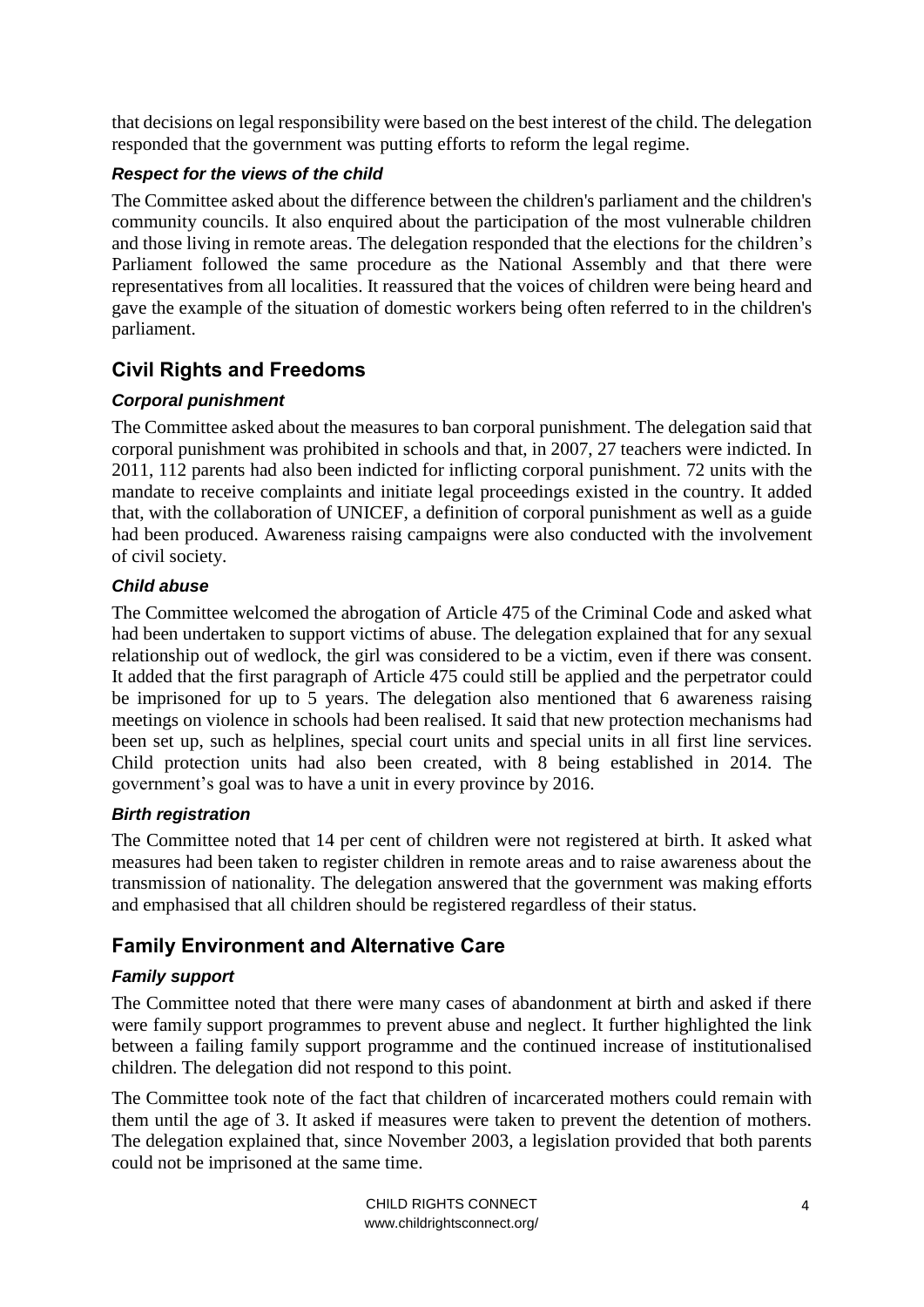The Committee underlined that early childhood services were not developed in particular in rural areas. The delegation did not respond to this point.

#### *Institutions and family-based care*

The Committee noted the lack of alternative care and the high number of children in institutions. The delegation responded that the Ministry for Solidarity, Women, the Family and Social Development was in charge of monitoring the establishment of institutions and that current ones had been submitted to a review with the involvement of all stakeholders.

#### *Adoption*

The Committee raised concerns about the kafalah and underlined that it was not always in the best interest of the child, especially in cases of international kafalah. The delegation specified that judges who resorted to kafalah had to carry out a family investigation and chose the best possible candidates, locally and nationally. It added that it was in the best interest of the child to maintain his identity of origin and that he could not have a dual identity.

The Committee further enquired about the provisions that existed if the kafil died or decided to interrupt his guardianship. The delegation explained that if the child had been mentioned in the will he would inherit like a biological child of the kafil. It further said that if a judge ended the kafalah, the child would be considered as abandoned and be returned to his previous status. If the child was above the age of 12 he could be placed in shelters or foster care.

The Committee asked if the kafalah was a stigma for the child. The delegation answered that parents who raised the children were considered to be the real parents rather than the biological ones.

## <span id="page-4-0"></span>**Basic Health and Welfare**

#### *Health services*

The Committee welcomed the remarkable achievement in the reform of health services. It nonetheless underlined the gap between urban and rural areas. The delegation stated that the State party aimed to eliminate inequalities based on gender and geographic areas by 2015. It explained that the State party also aimed to reduce the current rate of 112 new-born deaths in every 100,000 births. The delegation presented a national healthcare plan which aimed to develop care in rural areas through mobile medical teams and the improvement of specialised teams. The mobile teams had undertaken 12,000 visits in 2013. The delegation further detailed the equipment that was being purchased and upgraded as well as the reduction of the price of medicine.

The Committee noted the contradiction between the high use of contraception, with 60 per cent of women using it, and the high level of abandonment of children. It further asked if there was a reproductive health programme and highlighted that many abortions were performed despite the legal ban. The delegation responded that the government was working with the World Health Organisation in further strengthening reproductive health. It added that sexual education was provided in schools and that pregnant women were protected.

#### *Breastfeeding*

The Committee was concerned about the dropping rate in breastfeeding and asked why there were only 43 baby friendly hospitals out of more than a 100. It also underlined the violations of the code for infant formula. The delegation explained that there was a national strategy for nutrition 2011-2019 which mobilised society as a whole.

#### *Children with disabilities*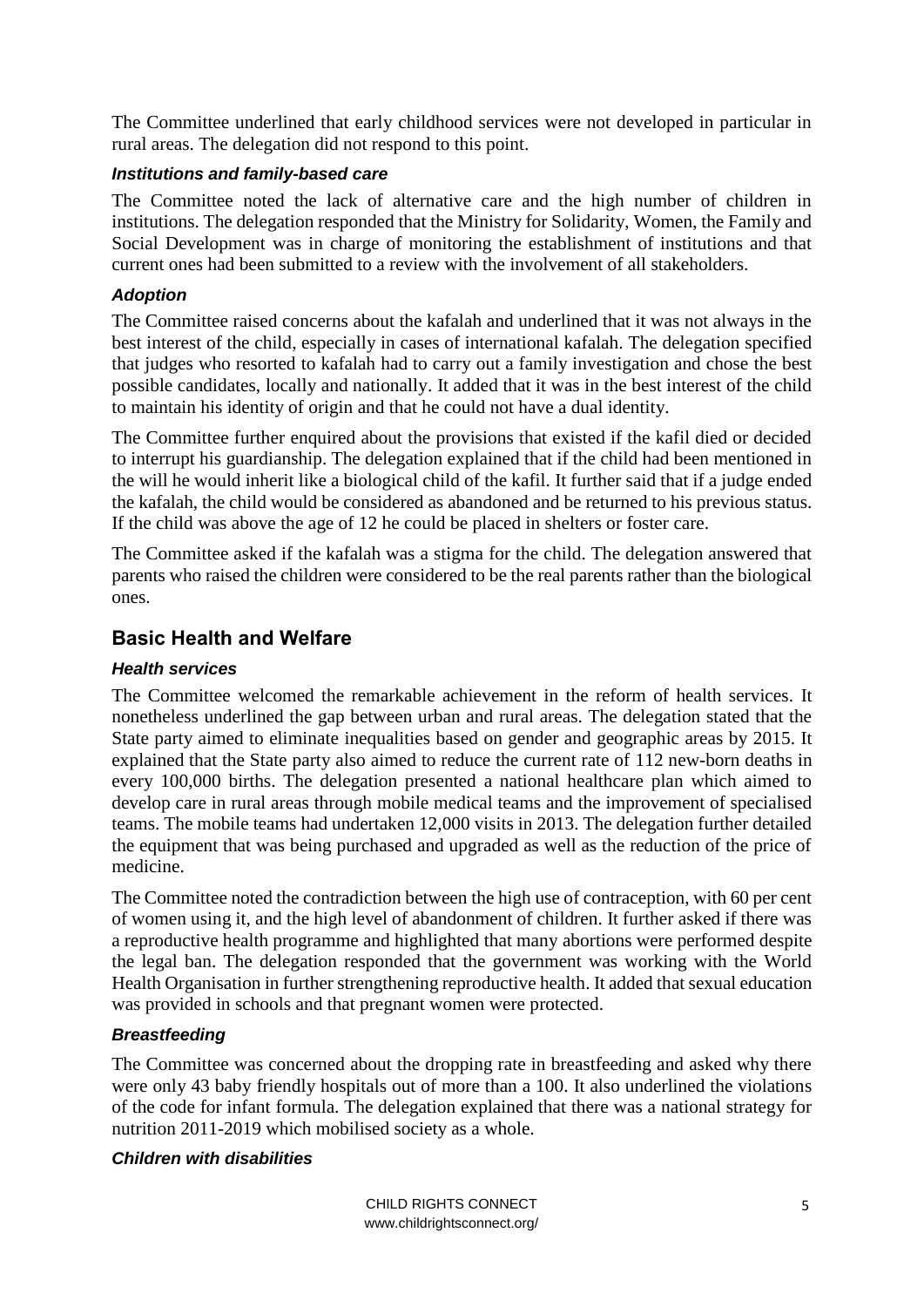The Committee noted that 4.9 per cent of boys and 6.1 per cent of girls were diagnosed with some form of disability. It asked if institutions hosting children with disabilities were monitored. The delegation answered that a study on children with disabilities was underway and would be finished in December 2014.

#### *HIV and AIDS*

The Committee highlighted that only two thirds of adolescents and one third of girls had some knowledge about HIV transmission. It asked about educational measures that were being taken. The delegation said that the government was undertaking exemplary measures to reach a zero per cent rate of death and recurrence. Among those, the National Programme to Prevent STI/AIDS that had reached 80,000 individuals, mainly girls and women. Cost free detection had been extended to all and was undertaken in medical centres.

#### *Drug and substance abuse*

The Committee was concerned about the use of drugs and enquired about prevention and rehabilitation programmes. It also asked if the root causes of drug abuse were being addressed. The delegation responded that there were 2 specialised centres for children addicted to drugs, as well as other alternative healthcare centres that used methadone treatment. It also mentioned that priority was given to children with mental health problems and that the Ministry of Health had earmarked 2 per cent of its budget for purchasing medication.

#### *Harmful practices*

The Committee underlined that in 2012 there had been more that 3,000 early marriages and asked what measures had been taken to tackle this issues. The delegation responded that early marriages only represented between 10 and 11 per cent of marriages. It explained that minors had to give their consent and that a medical test was necessary to ensure that they had the capacity to get married. The delegation added that 70 per cent of early marriages concerned 17 year olds children. It further said that there had been a debate and a proposal to reduce the age of marriages to 16. However, a legislative amendment had been adopted to withdraw the discretionary power of the judge for marriages under 16 and to make them illegal.

The Committee enquired about polygamy and asked if it was still legal. The delegation answered that there was no discrimination against women and that the right to polygamy did not lead to their stigmatisation. There had been a decrease in polygamy, but the government believed it would be controversial to abolish it.

#### <span id="page-5-0"></span>**Education, Leisure and Cultural Activities**

#### *Pre-school education*

The Committee underlined that pre-school education was practically non-existent. The delegation responded that there had been significant achievements with the incorporation of 3,391 classes in primary schools.

#### *Education*

The Committee commended the increase of the budget for education and the higher rates of enrolment. It also welcomed the initiative which allowed 403,000 families to receive assistance if they enrolled their children in school. The Committee nonetheless raised concerns about the capacity of the State party to deal with the access to education of children from rural areas and those in vulnerable situations, such as the access to secondary education for girls from rural areas. The delegation highlighted that the dropout rate went from 4 to 1 per cent and that it was higher for boys. The delegation added that there had been a number of secondary schools built in rural areas and that infrastructure had been improved. It noted that 35,000 pupils had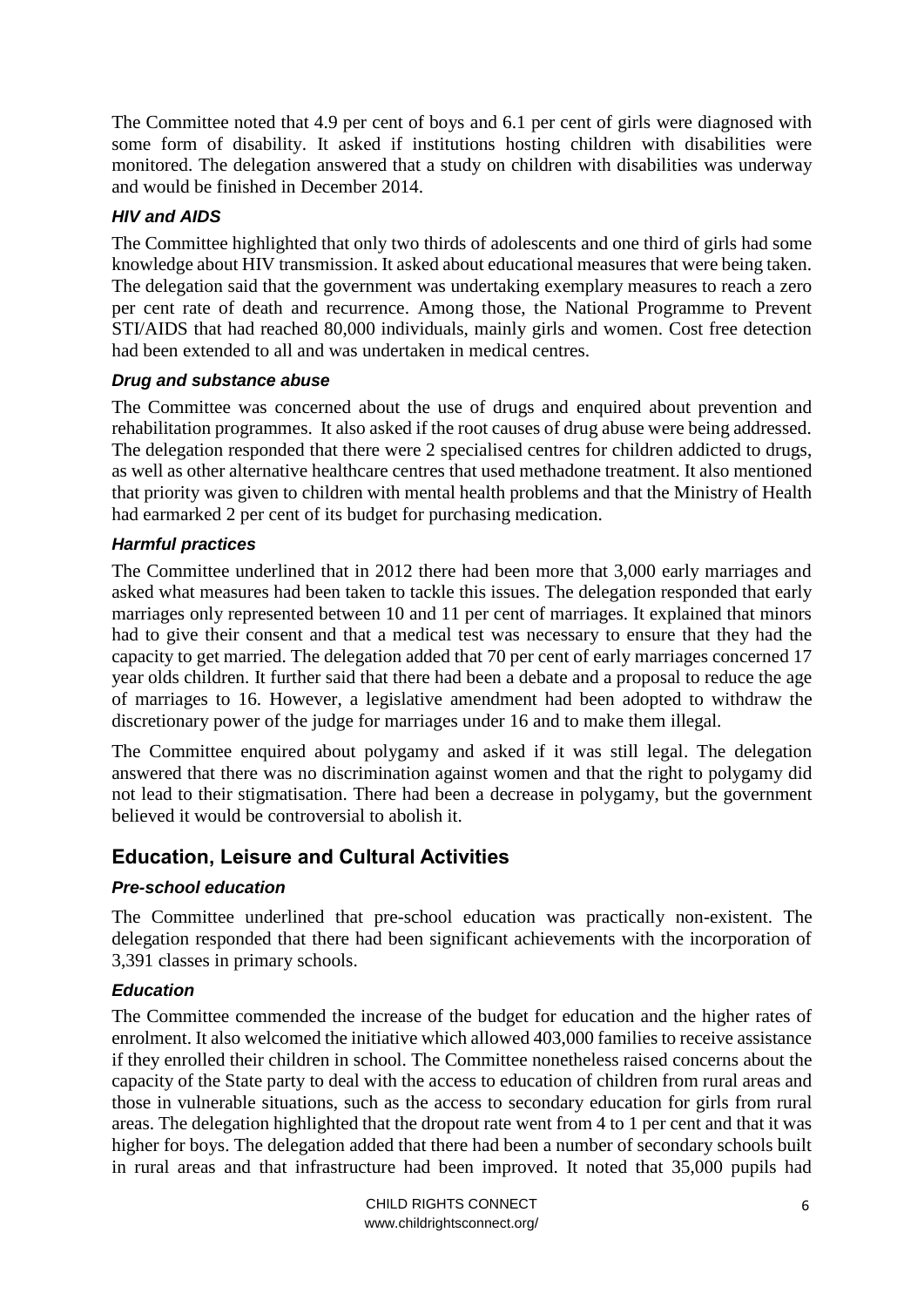reintegrated schools since 2006. The delegation further highlighted that the education budget had doubled since 2003 and that the number of children receiving assistance had quadrupled.

The Committee underscored the growth of private education and raised concerns about its impact on the public sector. The delegation explained that private schools existed in urban areas only, and that the government aimed to increase the number of private schools from 12 to 20 per cent. It added that teachers could not teach in both public and private schools but had to choose after the first year of training. The delegation emphasised that private schools were controlled in the same way as public ones and that there was no plan to use them as a substitute for public education.

#### *Children with disabilities*

The Committee highlighted that only a third of children with disabilities attended schools. The delegation said that there were specialised institutions as well as units within the public school system which provided education for children with disabilities. It acknowledged that modifications to infrastructure were necessary and increasing every year. The delegation underlined that training was provided to social workers and all the school personnel working with children with disabilities.

#### *Leisure and cultural activities*

The Committee asked about leisure activities organised by the State party. The delegation explained that there were summer camps, sport facilities and youth centres which had reached 6 million children.

#### <span id="page-6-0"></span>**Special Protection Measures**

#### *Juvenile justice*

The Committee noted the revision of the Criminal Code but underlined the lack of implementation and the subsisting gaps. It highlighted the fact that a lawyer could not be present during the first interview of a child in conflict in the law. The Committee enquired about detention periods and asked about the safeguards and the complaint mechanisms available to children deprived of their liberty. The delegation explained that during the custody of a minor there had to be a police officer for juveniles and a guardian. It added that children were only detained in 25 per cent of the cases with 17 per cent being kept in open facilities. Education was ensured and social workers supervised the child's behaviour. The delegation also said that children who had been convicted attended educational establishments which were under the supervision of the Ministry of Youth and Sports. There were 20 establishments in the State party with 5 of them only for girls. The delegation further specified that there was a complaint mechanism and guidelines which had been established in collaboration with the United States of America. It acknowledged that currently, juveniles could not access a lawyer during custody but that a draft bill including this safeguard was under study. The delegation stated that the age of criminal responsibility was 12.

#### *Refugees and asylum seekers*

The Committee enquired about the conditions in immigration facilities. It welcomed the 2013 migration policy and asked if the principle of *non-refoulement* was respected. The delegation explained that the key aim of the policy was to ensure the regularisation of the status of refugees, asylum seekers and irregular migrants. It underlined that Article 29 of the Law 02-03 on the entry and residence of foreigners prohibited the *refoulement* of minors and pregnant women. The delegation further emphasised that there were no detention centres for migrants in the State party.